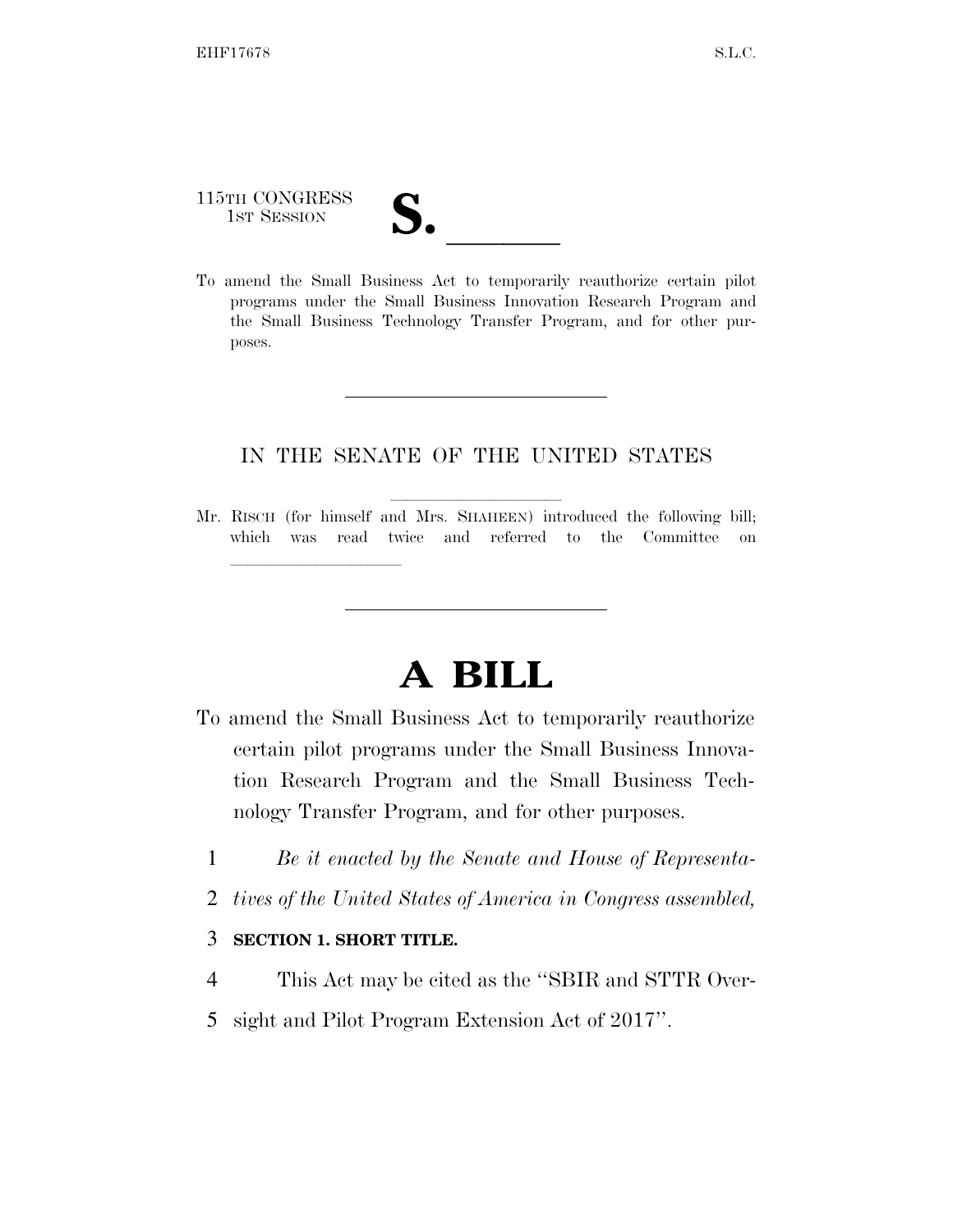| $\mathbf{1}$   | SEC. 2. PILOT EXTENSIONS AND REPORTING COMPLIANCE;  |
|----------------|-----------------------------------------------------|
| $\overline{2}$ | PILOT PROGRAM.                                      |
| 3              | Section 9 of the Small Business Act (15 U.S.C. 638) |
| $\overline{4}$ | is amended—                                         |
| 5              | $(1)$ in subsection (cc), by striking "2017" and    |
| 6              | inserting "2018";                                   |
| $\overline{7}$ | (2) in subsection (gg)(7), by striking "2017"       |
| 8              | and inserting "2018";                               |
| 9              | (3) in subsection (j)(7), by striking "2017"        |
| 10             | and inserting "2018";                               |
| 11             | $(4)$ in subsection (mm)—                           |
| 12             | $(A)$ in paragraph $(1)$ —                          |
| 13             | (i) in the matter preceding subpara-                |
| 14             | graph $(A)$ , by striking "2017" and insert-        |
| 15             | ing "2018";                                         |
| 16             | (ii) in subparagraph $(I)$ , by striking            |
| 17             | "and" at the end;                                   |
| 18             | $(iii)$ in subparagraph $(J)$ , by striking         |
| 19             | the period at the end and inserting ";              |
| 20             | and"; and                                           |
| 21             | (iv) by adding at the end the fol-                  |
| 22             | lowing:                                             |
| 23             | $\lq\lq$ funding for improvements that in-          |
| 24             | crease commonality across data systems, reduce      |
| 25             | redundancy, and improve data oversight and ac-      |
| 26             | curacy."; and                                       |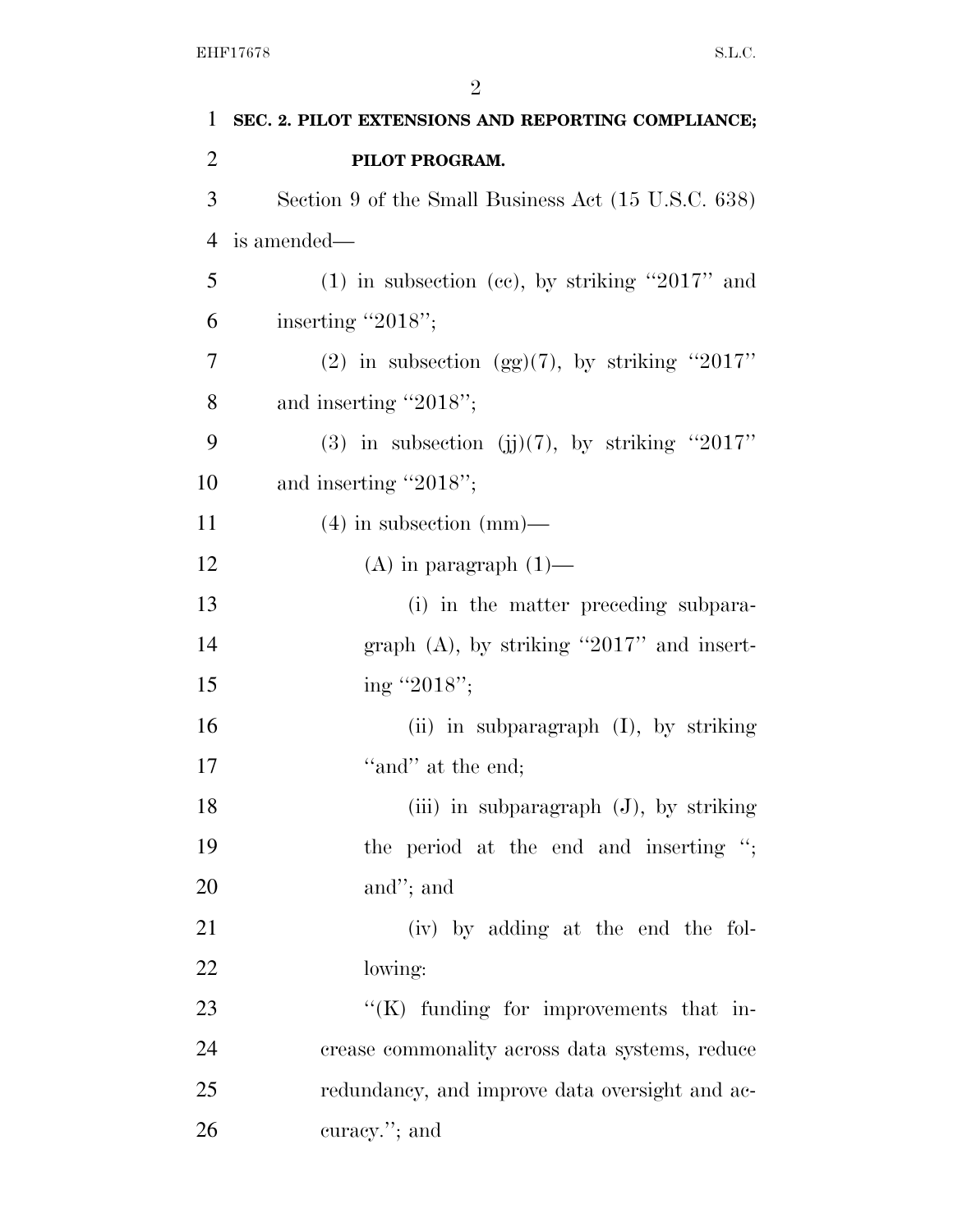| $\mathbf{1}$   | (B) by adding at the end the following:          |
|----------------|--------------------------------------------------|
| $\overline{2}$ | "(7) SBIR AND STTR PROGRAMS; FAST PRO-           |
| 3              | GRAM.-                                           |
| $\overline{4}$ | "(A) DEFINITION.—In this paragraph, the          |
| 5              | term 'covered Federal agency' means a Federal    |
| 6              | agency that—                                     |
| 7              | $\cdot$ (i) is required to conduct an SBIR       |
| 8              | program; and                                     |
| 9              | "(ii) elects to use the funds allocated          |
| 10             | to the SBIR program of the Federal agen-         |
| 11             | cy for the purposes described in paragraph       |
| 12             | (1).                                             |
| 13             | "(B) REQUIREMENT.—Each covered Fed-              |
| 14             | eral agency shall transfer an amount equal to    |
| 15             | 15 percent of the funds that are used for the    |
| 16             | purposes described in paragraph (1) to the Ad-   |
| 17             | ministration-                                    |
| 18             | "(i) for the Regional SBIR State Col-            |
| 19             | laborative Initiative Pilot Program estab-       |
| 20             | lished under subsection (tt);                    |
| 21             | "(ii) for the Federal and State Tech-            |
| 22             | nology Partnership Program established           |
| 23             | under section 34; and                            |
| 24             | "(iii) to support the Office of the Ad-          |
| 25             | ministration that administers the<br><b>SBIR</b> |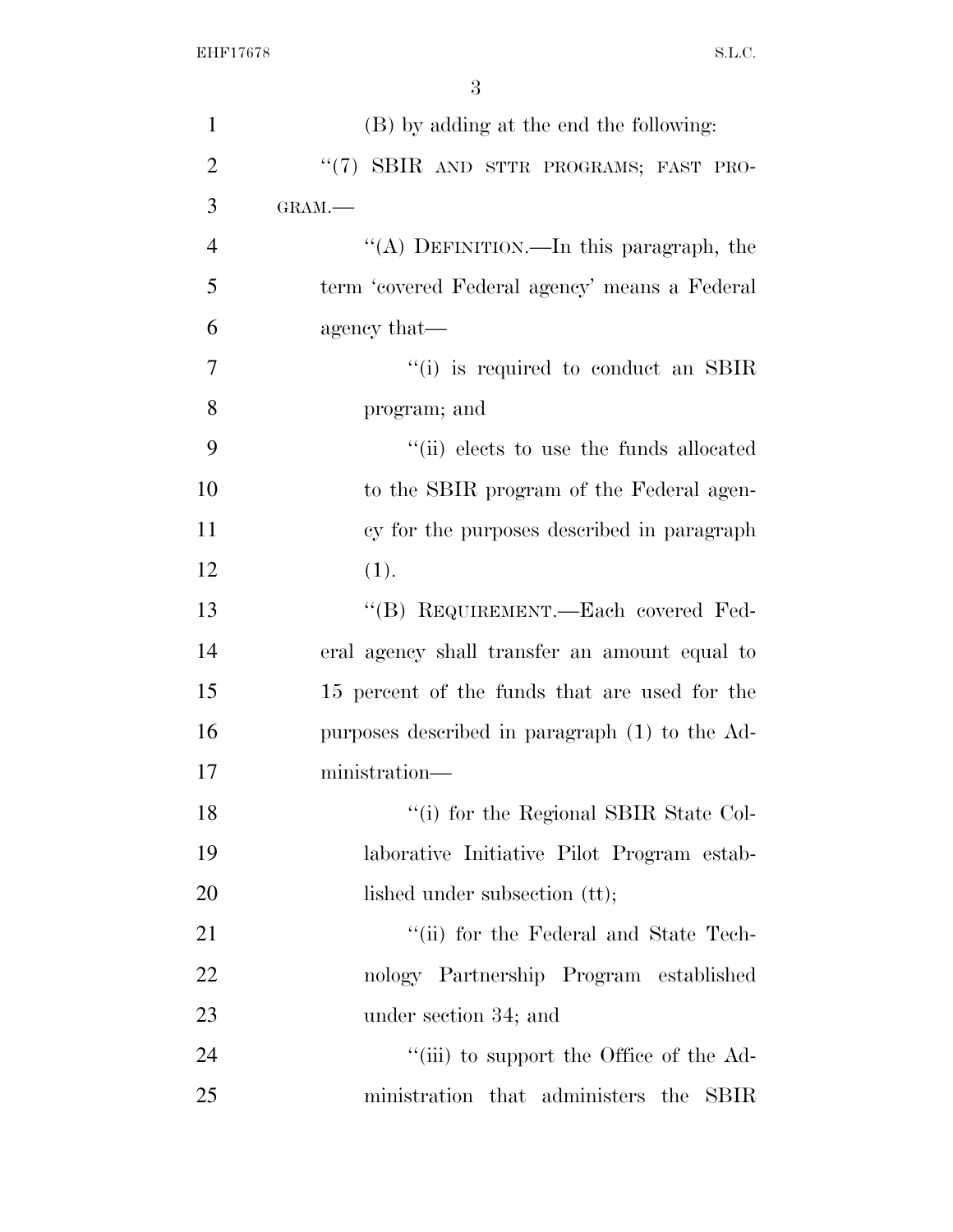| $\mathbf{1}$   | program and the STTR program, subject             |
|----------------|---------------------------------------------------|
| $\overline{2}$ | to agreement from other agencies about            |
| 3              | how the funds will be used, in carrying out       |
| $\overline{4}$ | those programs and the programs de-               |
| 5              | scribed in clauses (i) and (ii).                  |
| 6              | $``(8)$ PILOT PROGRAM.—                           |
| $\overline{7}$ | "(A) IN GENERAL.—Of amounts provided              |
| 8              | to the Administration under paragraph $(7)$ , not |
| 9              | less than $$5,000,000$ shall be used to provide   |
| 10             | awards under the Regional SBIR State Collabo-     |
| 11             | rative Initiative Pilot Program established       |
| 12             | under subsection (tt) for each fiscal year in     |
| 13             | which the program is in effect.                   |
| 14             | "(B) DISBURSEMENT FLEXIBILITY.—The                |
| 15             | Administration may use any unused funds           |
| 16             | made available under subparagraph (A) as of       |
| 17             | April 1 of each fiscal year for awards to carry   |
| 18             | out clauses (ii) and (iii) of paragraph $(7)(B)$  |
| 19             | after providing written notice to-                |
| 20             | "(i) the Committee on Small Business              |
| 21             | and Entrepreneurship and the Committee            |
| 22             | on Appropriations of the Senate; and              |
| 23             | "(ii) the Committee on Small Busi-                |
| 24             | ness and the Committee on Appropriations          |
| 25             | of the House of Representatives."; and            |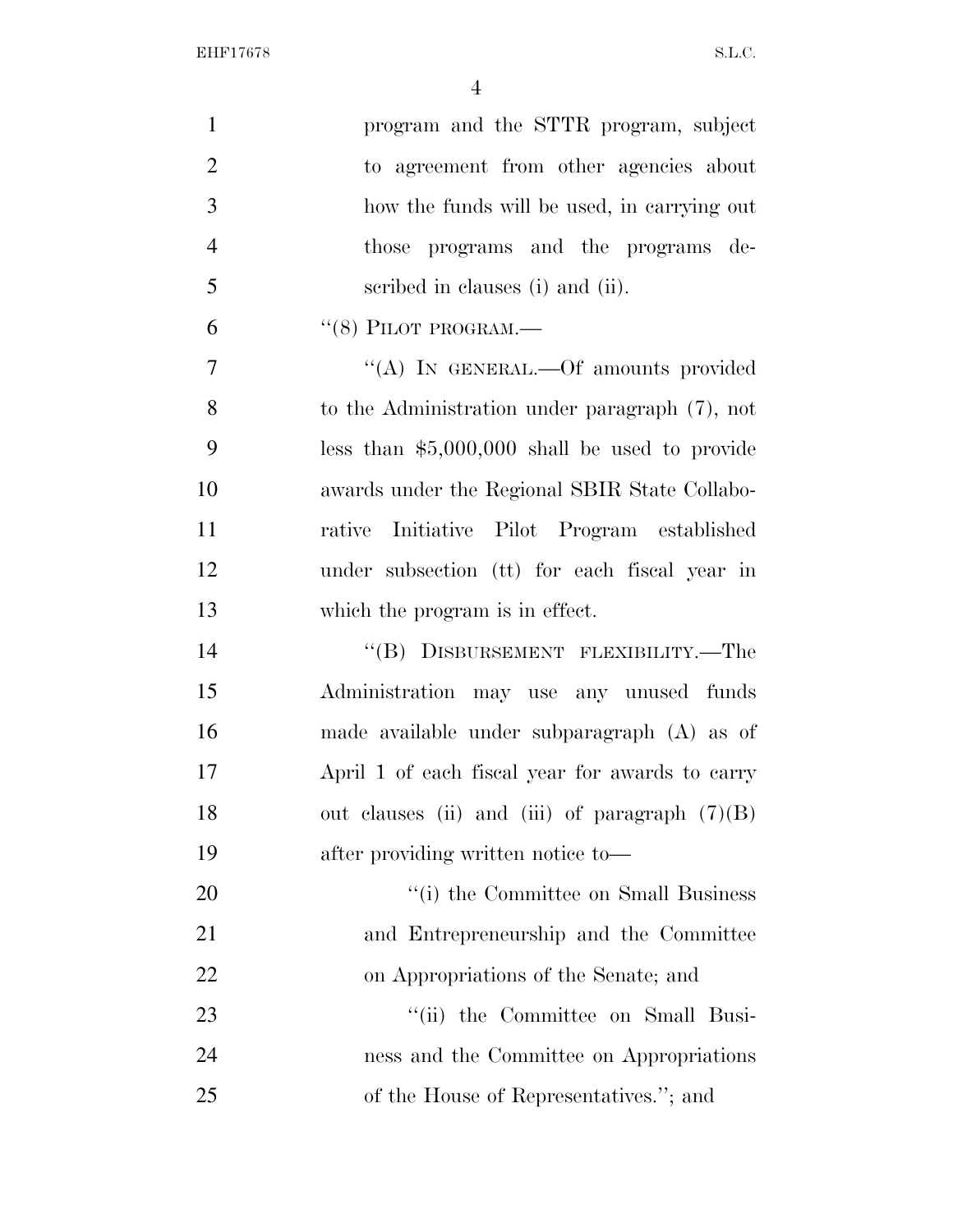| $\mathbf{1}$   | (5) by adding at the end the following:      |
|----------------|----------------------------------------------|
| $\overline{2}$ | "(tt) REGIONAL SBIR STATE COLLABORATIVE INI- |
| 3              | TIATIVE PILOT PROGRAM.                       |
| $\overline{4}$ | "(1) DEFINITIONS.—In this subsection—        |
| 5              | $\lq\lq$ the term 'eligible entity' means—   |
| 6              | "(i) a research institution; and             |
| 7              | "(ii) a small business concern;              |
| 8              | "(B) the term 'eligible State' means—        |
| 9              | "(i) a State that the Administrator          |
| 10             | determines is in the bottom half of States,  |
| 11             | based on the average number of annual        |
| 12             | SBIR program awards made to companies        |
| 13             | in the State for the preceding 3 years for   |
| 14             | which the Administration has applicable      |
| 15             | data; and                                    |
| 16             | "(ii) an EPSCoR State that—                  |
| 17             | $\lq\lq$ (I) is a State described in clause  |
| 18             | $(i)$ ; or                                   |
| 19             | "(II) is—                                    |
| 20             | "(aa) not a State described                  |
| 21             | in clause (i); and                           |
| 22             | "(bb) invited to participate                 |
| 23             | in a regional collaborative;                 |
| 24             | "(C) the term 'EPSCoR State' means a         |
| 25             | State that participates in the Experimental  |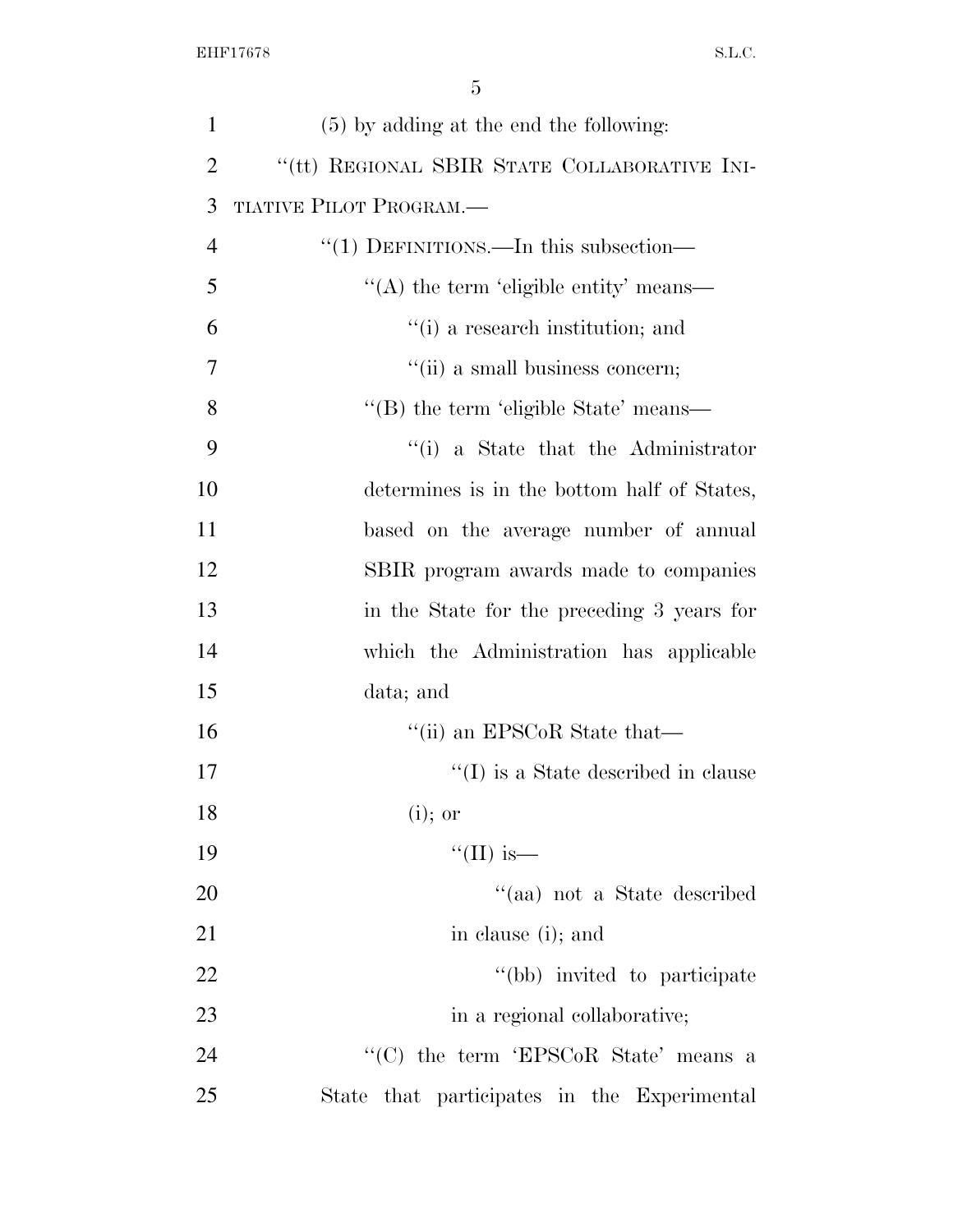| $\mathbf{1}$   | Program to Stimulate Competitive Research of          |
|----------------|-------------------------------------------------------|
| $\overline{2}$ | the National Science Foundation, as established       |
| 3              | under section 113 of the National Science             |
| $\overline{4}$ | Foundation Authorization Act of 1988 (42              |
| 5              | U.S.C. $1862g$ ;                                      |
| 6              | "(D) the term 'FAST program' means the                |
| 7              | Federal and State Technology Partnership Pro-         |
| 8              | gram established under section 34;                    |
| 9              | " $(E)$ the term 'pilot program' means the            |
| 10             | Regional SBIR State Collaborative Initiative          |
| 11             | Pilot Program established under paragraph (2);        |
| 12             | $\lq\lq(F)$ the term 'regional collaborative'         |
| 13             | means a collaborative consisting of eligible enti-    |
| 14             | ties that are located in not less than 3 eligible     |
| 15             | States; and                                           |
| 16             | " $(G)$ the term 'State' means any State of           |
| 17             | the United States, the District of Columbia, the      |
| 18             | Commonwealth of Puerto Rico, and any terri-           |
| 19             | tory or possession of the United States.              |
| 20             | ESTABLISHMENT.—The Administrator<br>(2)               |
| 21             | shall establish a pilot program, to be known as the   |
| 22             | Regional SBIR State Collaborative Initiative Pilot    |
| 23             | Program, under which the Administrator shall pro-     |
| 24             | vide awards to regional collaboratives to address the |
| 25             | needs of small business concerns in order to—         |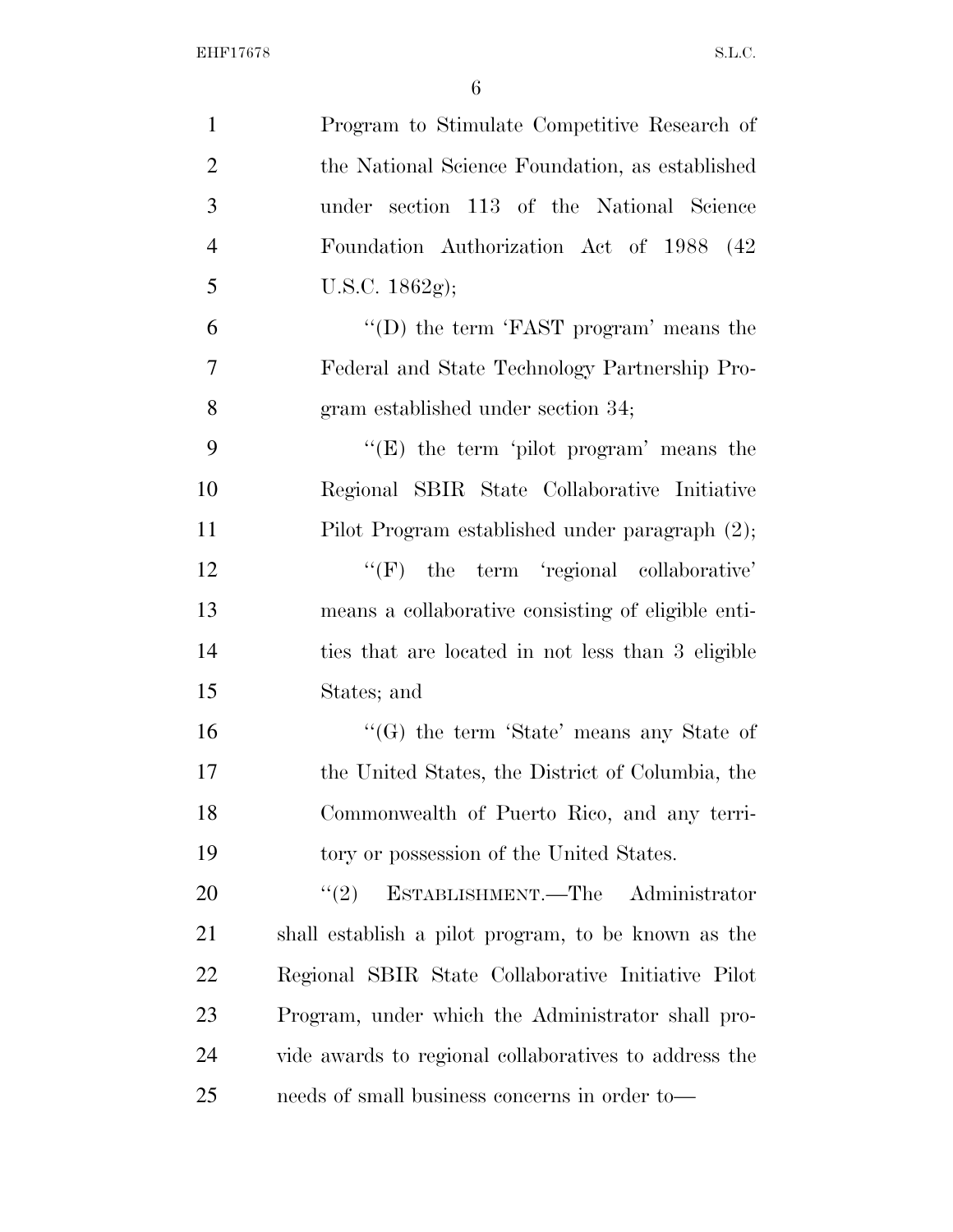| $\mathbf{1}$   | $\lq\lq$ be more competitive in the proposal         |
|----------------|------------------------------------------------------|
| $\overline{2}$ | and selection process for awards under the           |
| 3              | SBIR program and the STTR program; and               |
| $\overline{4}$ | "(B) increase technology transfer and com-           |
| 5              | mercialization.                                      |
| 6              | "(3) GOALS.—The goals of the pilot program           |
| $\overline{7}$ | $are-$                                               |
| 8              | $\lq\lq$ to create regional collaboratives that      |
| 9              | allow eligible entities to work cooperatively to     |
| 10             | leverage resources to address the needs of small     |
| 11             | business concerns;                                   |
| 12             | "(B) to grow SBIR program and STTR                   |
| 13             | program cooperative research and development         |
| 14             | commercialization through increased<br>and           |
| 15             | awards under those programs;                         |
| 16             | $\lq\lq$ (C) to increase the participation of States |
| 17             | that have historically received a lower level of     |
| 18             | awards under the SBIR program and the                |
| 19             | STTR program;                                        |
| 20             | $\lq\lq$ to utilize the strengths and advan-         |
| 21             | tages of regional collaboratives to better lever-    |
| 22             | age resources, best practices, and economies of      |
| 23             | scale in a region for the purpose of increasing      |
| 24             | awards and increasing the commercialization of       |
| 25             | the SBIR program and STTR projects;                  |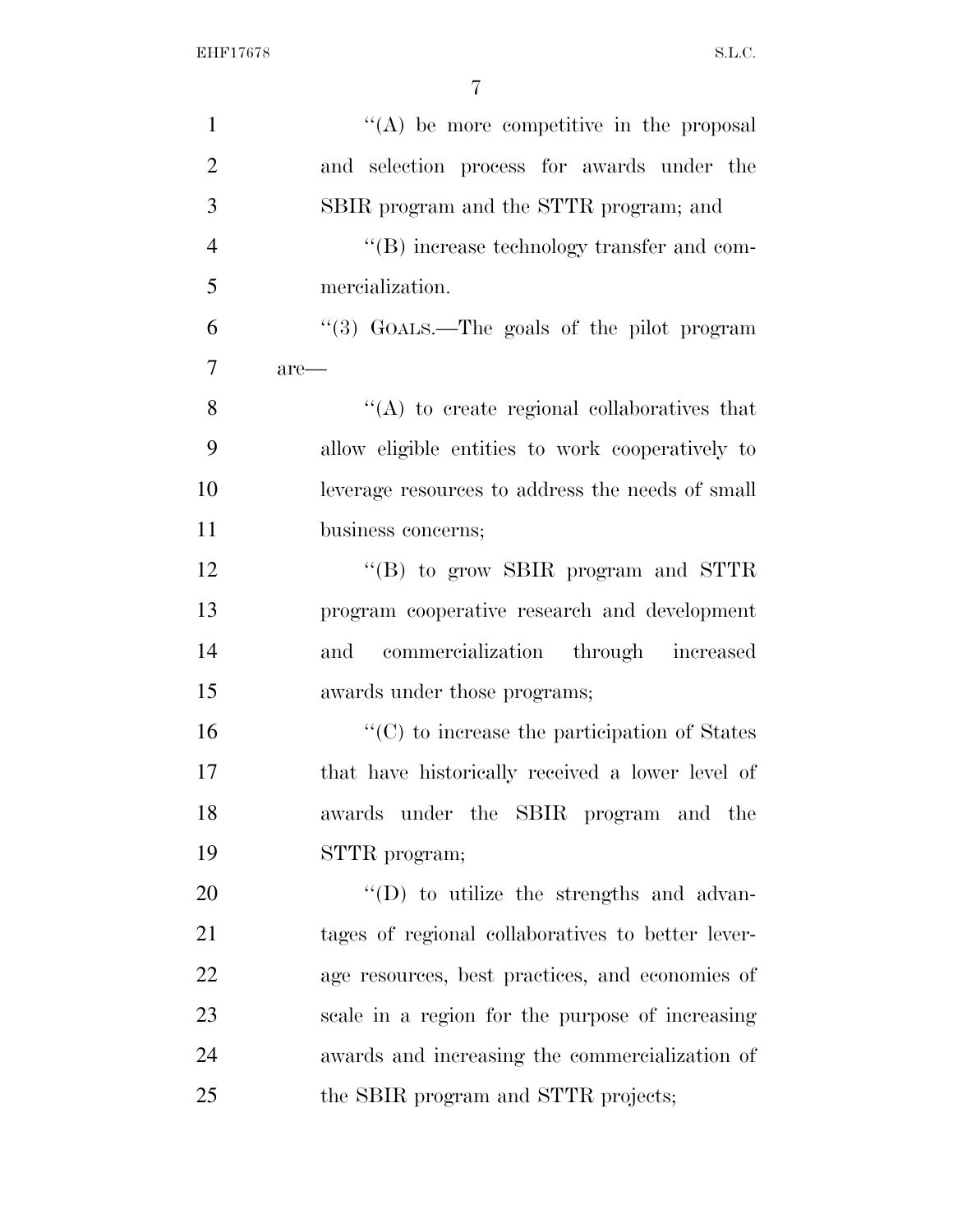| $\mathbf{1}$   | $\lq\lq(E)$ to increase the competitiveness of the |
|----------------|----------------------------------------------------|
| $\overline{2}$ | SBIR program and the STTR program;                 |
| 3              | $``(F)$ to identify sources of outside funding     |
| $\overline{4}$ | for applicants for an award under the SBIR         |
| 5              | program or the STTR program, including ven-        |
| 6              | ture capitalists, angel investor groups, private   |
| 7              | industry, crowd funding, and special loan pro-     |
| 8              | grams; and                                         |
| 9              | $\lq\lq(G)$ to offer increased one-on-one engage-  |
| 10             | ments with companies and entrepreneurs for         |
| 11             | SBIR program and STTR program education,           |
| 12             | assistance, and successful outcomes.               |
| 13             | $``(4)$ APPLICATION.—                              |
| 14             | "(A) IN GENERAL.—A regional collabo-               |
| 15             | rative that desires to participate in the pilot    |
| 16             | program shall submit to the Administrator an       |
| 17             | application at such time, in such manner, and      |
| 18             | containing such information as the Adminis-        |
| 19             | trator may require.                                |
| 20             | "(B) INCLUSION OF LEAD ELIGIBLE ENTI-              |
| 21             | TIES AND COORDINATOR.—A regional collabo-          |
| 22             | rative shall include in an application submitted   |
| 23             | under subparagraph $(A)$ —                         |
| 24             | "(i) the name of each lead eligible en-            |
| 25             | tity from each eligible State in the regional      |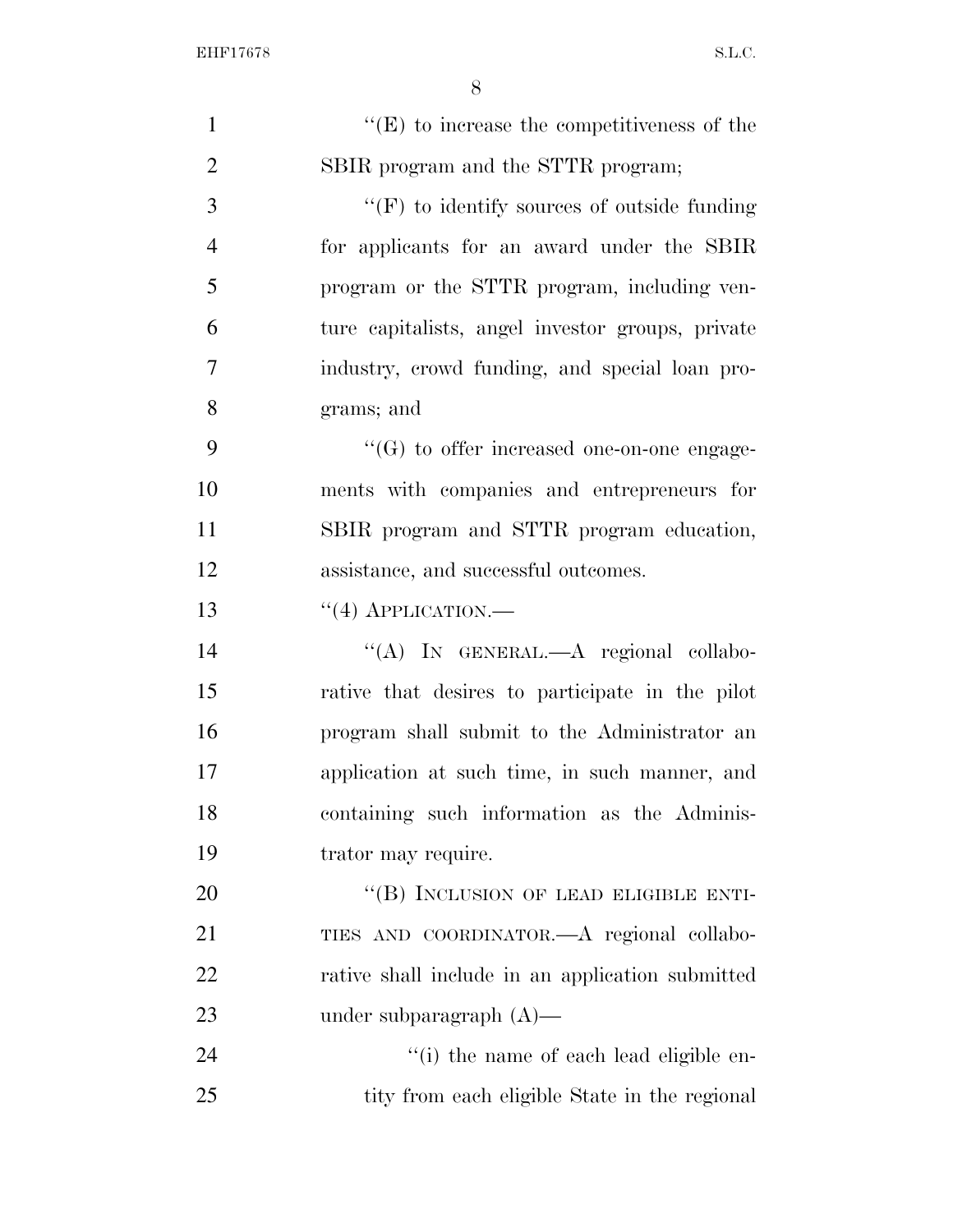| $\mathbf{1}$   | collaborative, as designated under para-            |
|----------------|-----------------------------------------------------|
| $\overline{2}$ | graph $(5)(A)$ ; and                                |
| $\overline{3}$ | "(ii) the name of the coordinator for               |
| $\overline{4}$ | the regional collaborative, as designated           |
| 5              | under paragraph (6).                                |
| 6              | "(C) AVOIDANCE OF DUPLICATION.—A re-                |
| $\overline{7}$ | gional collaborative shall include in an applica-   |
| 8              | tion submitted under subparagraph (A) an ex-        |
| 9              | planation regarding how the activities of the re-   |
| 10             | gional collaborative under the pilot program        |
| 11             | would differ from other State and Federal out-      |
| 12             | reach activities in each eligible State in the re-  |
| 13             | gional collaborative.                               |
| 14             | $``(5)$ LEAD ELIGIBLE ENTITY.—                      |
| 15             | "(A) IN GENERAL.—Each eligible State in             |
| 16             | a regional collaborative shall designate 1 eligible |
| 17             | entity located in the eligible State to serve as    |
| 18             | the lead eligible entity for the eligible State.    |
| 19             | "(B) AUTHORIZATION BY GOVERNOR.-                    |
|                |                                                     |
| 20             | Each lead eligible entity designated under sub-     |
| 21             | paragraph $(A)$ shall be authorized to act as the   |
| 22             | lead eligible entity by the Governor of the appli-  |
| 23             | cable eligible State.                               |
| 24             | "(C) RESPONSIBILITIES.-Each lead eligi-             |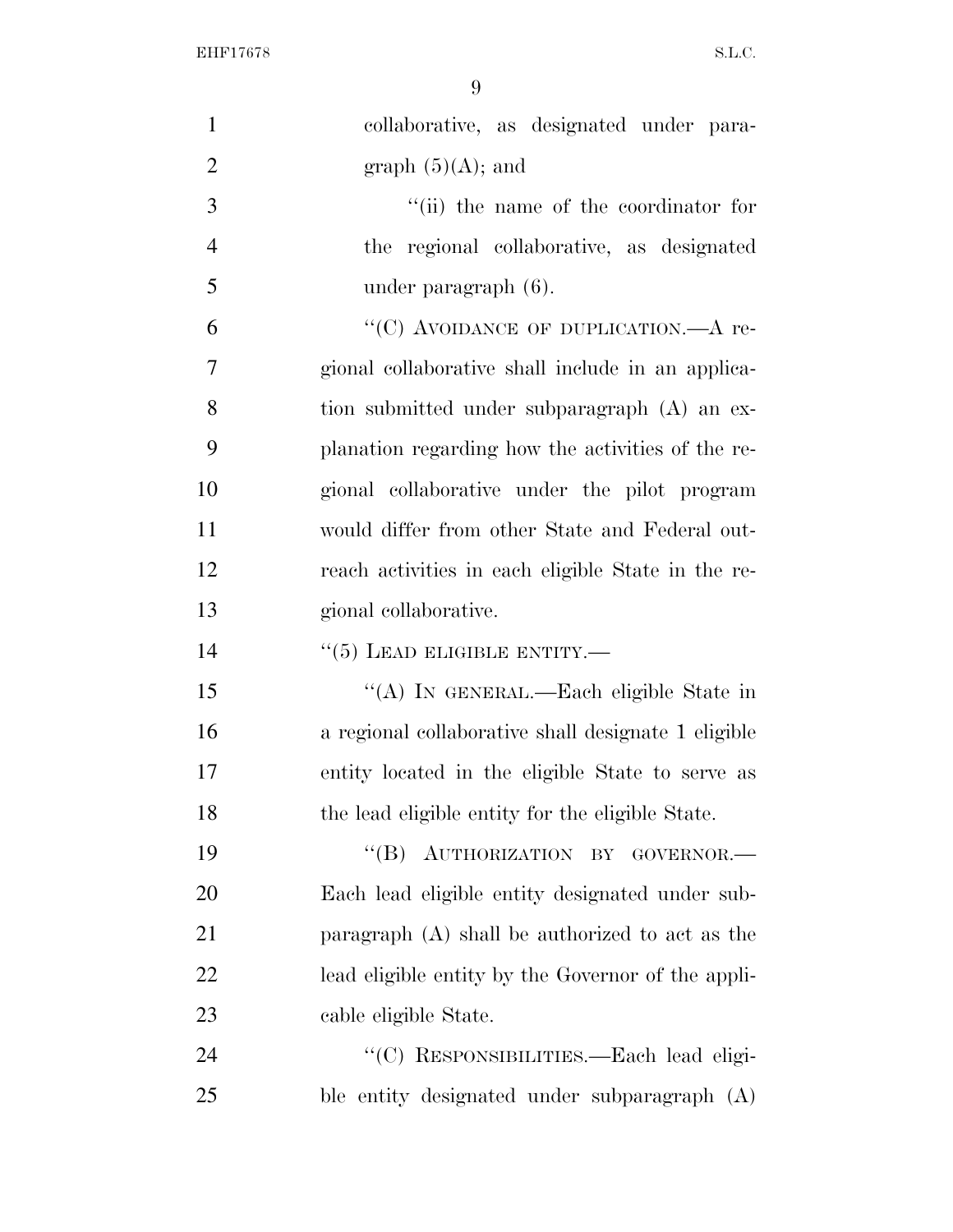| $\mathbf{1}$   | shall be responsible for administering the activi-    |
|----------------|-------------------------------------------------------|
| $\overline{2}$ | ties and program initiatives described in para-       |
| 3              | graph (7) in the applicable eligible State.           |
| $\overline{4}$ | REGIONAL COLLABORATIVE<br>(6)<br>COORDI-              |
| 5              | NATOR.—Each regional collaborative shall designate    |
| 6              | a coordinator from amongst the eligible entities lo-  |
| 7              | cated in the eligible States in the regional collabo- |
| 8              | rative, who shall serve as the interface between the  |
| 9              | regional collaborative and the Administration with    |
| 10             | respect to measuring cross-State collaboration and    |
| 11             | program effectiveness and documenting best prac-      |
| 12             | tices.                                                |
| 13             | "(7) USE OF FUNDS.-Each regional collabo-             |
| 14             | rative that is provided an award under the pilot pro- |
| 15             | gram may, in each eligible State in which an eligible |
| 16             | entity of the regional collaborative is located—      |
| 17             | "(A) establish an initiative under which              |
| 18             | first-time applicants for an award under the          |
| 19             | SBIR program or the STTR program are re-              |
| 20             | viewed by experienced, national experts in the        |
| 21             | United States, as determined by the lead eligi-       |
| 22             | ble entity designated under paragraph $(5)(A)$ ;      |
|                |                                                       |
| 23             | "(B) engage national mentors on a fre-                |

an award under the SBIR program or the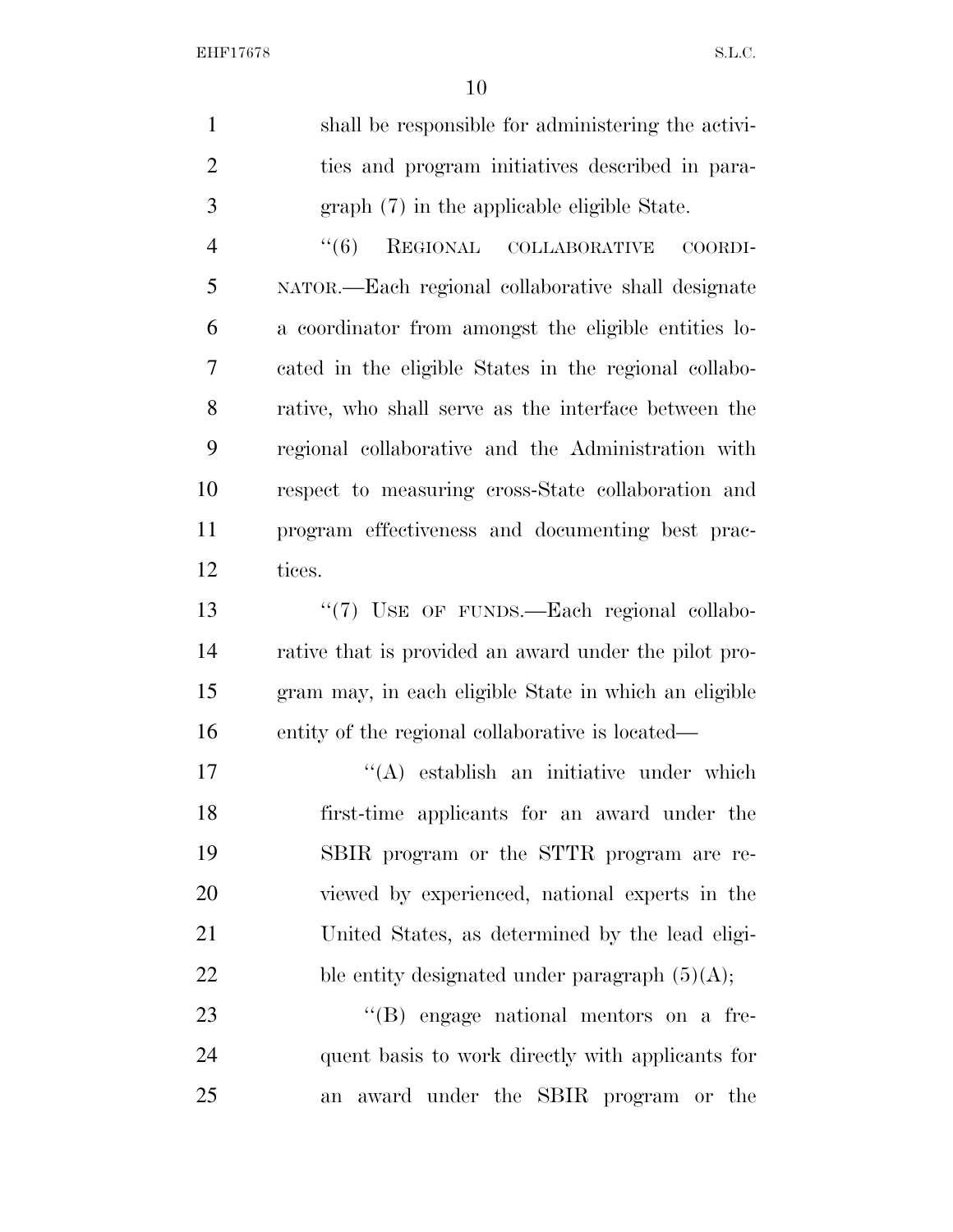STTR program, particularly during Phase II, to assist with the process of preparing and sub-mitting a proposal;

 ''(C) create and make available an online mechanism to serve as a resource for applicants for an award under the SBIR program or the STTR program to identify and connect with Federal labs, prime government contractor com- panies, other industry partners, and regional in-dustry cluster organizations;

 $\text{``(D)} \quad \text{conduct} \quad \text{focused} \quad \text{and} \quad \text{concentrated}$  outreach efforts to increase participation in the SBIR program and the STTR program by small business concerns owned and controlled by women, small business concerns owned and controlled by veterans, small business concerns owned and controlled by socially and economi- cally disadvantaged individuals (as defined in 19 section  $8(d)(3)(C)$ , and historically black col-leges and universities;

21 ''(E) administer a structured program of 22 training and technical assistance—

23  $\frac{1}{1}$  to prepare applicants for an award under the SBIR program or the STTR program—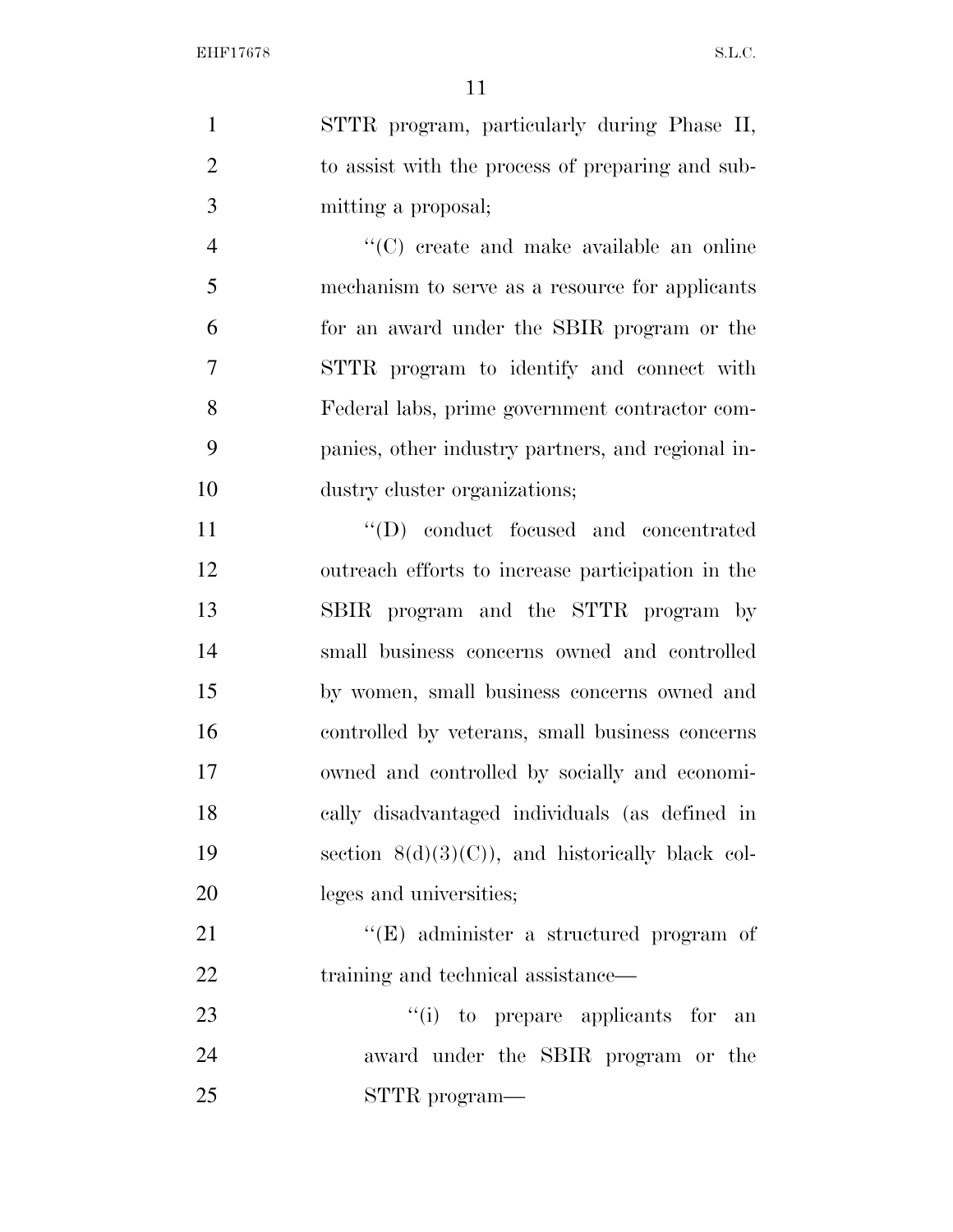| $\mathbf{1}$   | "(I) to compete more effectively                 |
|----------------|--------------------------------------------------|
| $\overline{2}$ | for Phase I and Phase II awards; and             |
| 3              | "(II) to develop and implement a                 |
| $\overline{4}$ | successful commercialization plan;               |
| 5              | "(ii) to assist eligible States focusing         |
| 6              | on transition and commercialization to win       |
| $\overline{7}$ | Phase III awards from public and private         |
| 8              | partners;                                        |
| 9              | "(iii) to create more competitive pro-           |
| 10             | posals to increase awards from all Federal       |
| 11             | sources, with a focus on awards under the        |
| 12             | SBIR program and the STTR program;               |
| 13             | and                                              |
| 14             | " $(iv)$ to assist first-time applicants by      |
| 15             | providing small grants for proof of concept      |
| 16             | research; and                                    |
| 17             | $\lq\lq(F)$ assist applicants for an award under |
| 18             | the SBIR program or the STTR program to          |
| 19             | identify sources of outside funding, including   |
| 20             | venture capitalists, angel investor groups, pri- |
| 21             | vate industry, crowd funding, and special loan   |
| 22             | programs.                                        |
| 23             | $``(8)$ AWARD AMOUNT.—                           |
| 24             | "(A) IN GENERAL.—The Administrator               |
| 25             | shall provide an award to each eligible State in |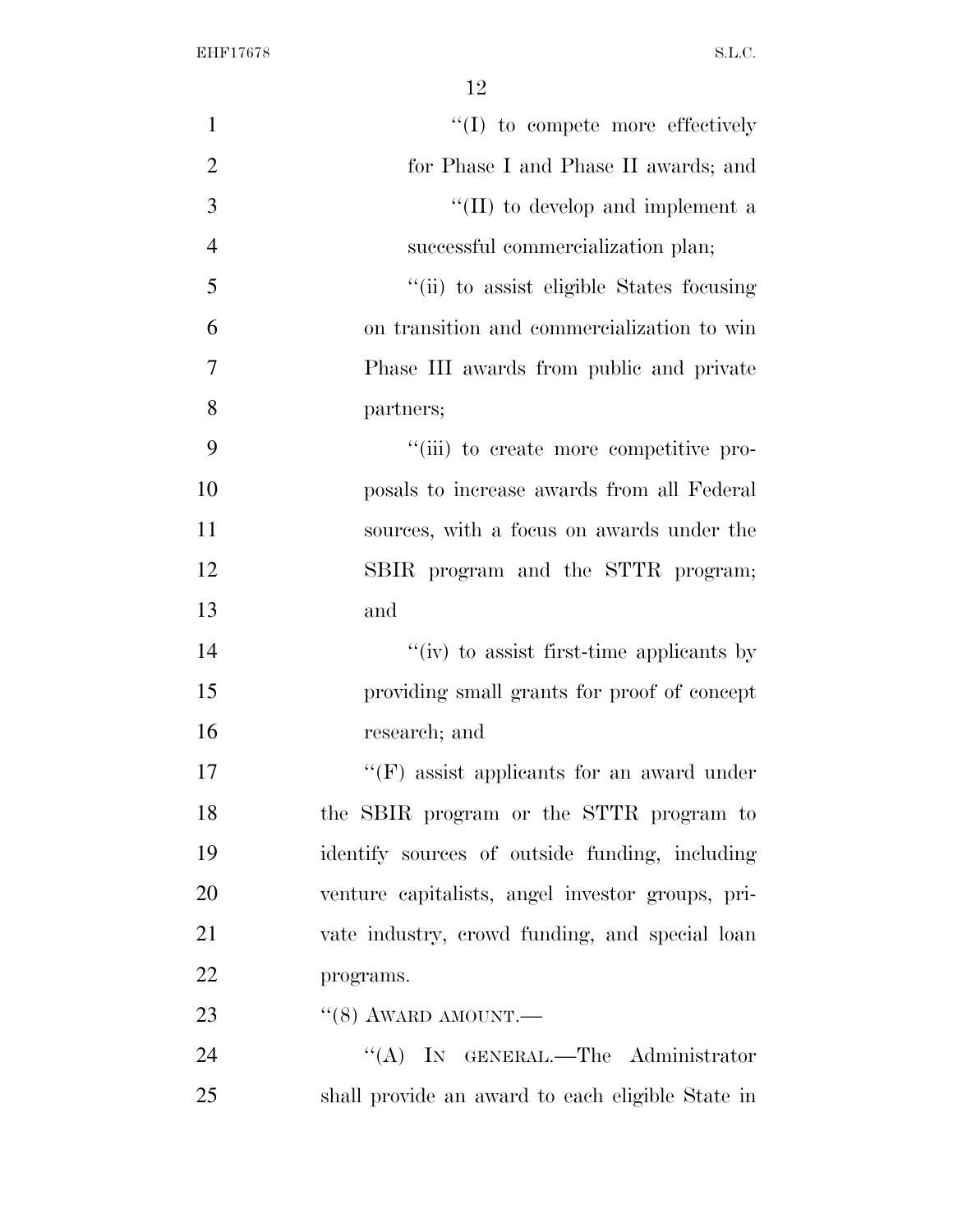| $\mathbf{1}$   | which an eligible entity of a regional collabo-  |
|----------------|--------------------------------------------------|
| $\overline{2}$ | rative is located in an amount that is not more  |
| 3              | than $$300,000$ to carry out the activities de-  |
| $\overline{4}$ | scribed in paragraph (7).                        |
| 5              | "(B) LIMITATION.—                                |
| 6              | "(i) In GENERAL.—An eligible State               |
| 7              | may not receive an award under both the          |
| 8              | FAST program and the pilot program for           |
| 9              | the same year.                                   |
| 10             | "(ii) RULE OF CONSTRUCTION.-                     |
| 11             | Nothing in clause (i) may be construed to        |
| 12             | prevent an eligible State from applying for      |
| 13             | an award under the FAST program and              |
| 14             | the pilot program for the same year.             |
| 15             | "(9) DURATION OF AWARD. An award pro-            |
| 16             | vided under the pilot program—                   |
| 17             | "(A) shall be for a period of not more than      |
| 18             | 1 year; and                                      |
| 19             | $\lq\lq$ (B) may be renewed by the Administrator |
| 20             | for 1 additional year.                           |
| 21             | "(10) TERMINATION.—The pilot program shall       |
| <u>22</u>      | terminate on September 30, 2018.                 |
| 23             | " $(11)$ REPORT.—Not later than March 30,        |
| 24             | 2018, the Administrator shall submit to the Com- |
| 25             | mittee on Small Business and Entrepreneurship of |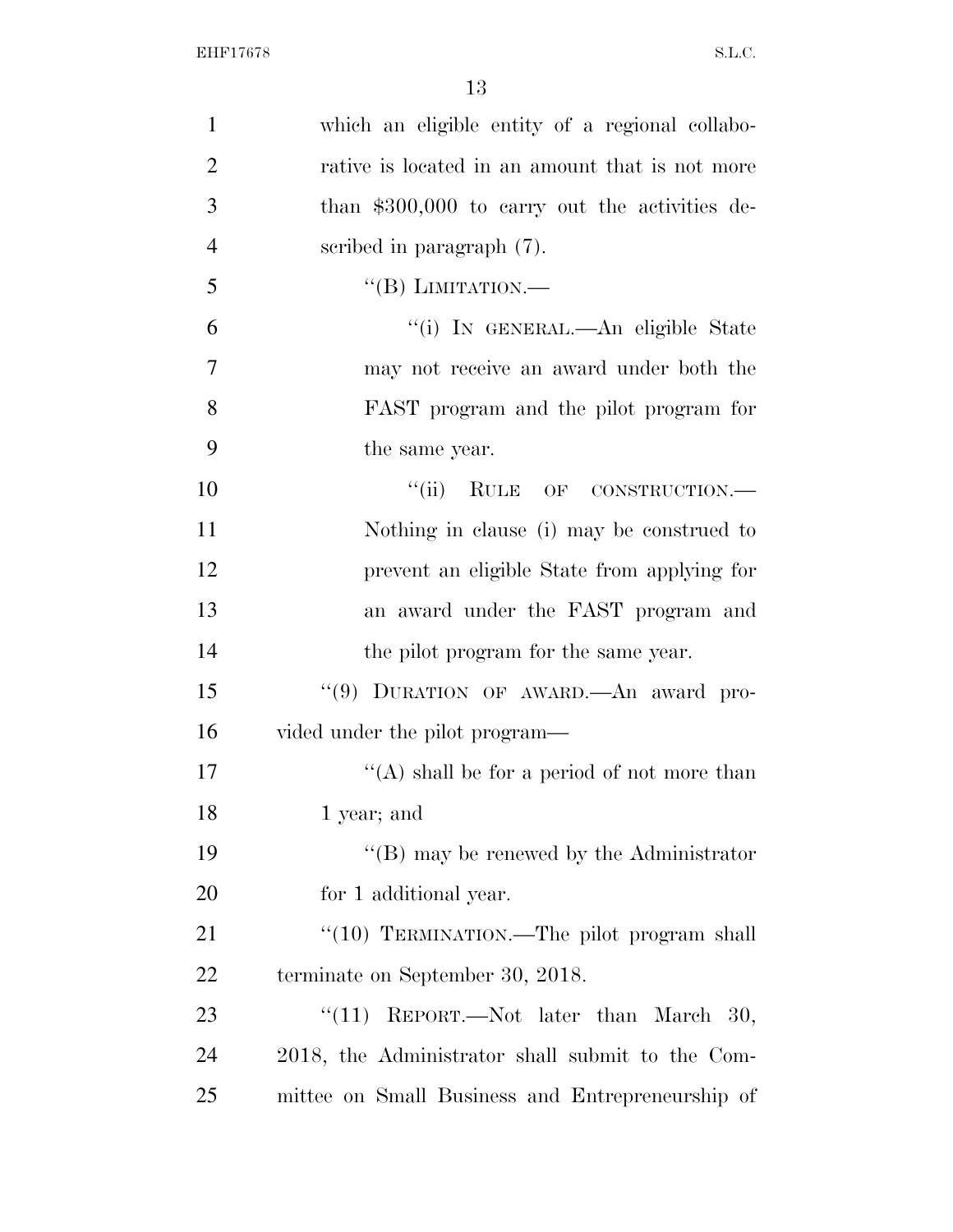| $\mathbf{1}$   | the Senate and the Committee on Small Business of  |
|----------------|----------------------------------------------------|
| $\overline{2}$ | the House of Representatives a report on the pilot |
| 3              | program, which shall include—                      |
| $\overline{4}$ | $\lq\lq$ details regarding the recipient of each   |
| 5              | award provided under the pilot program, includ-    |
| 6              | ing the amount of each award, the number of        |
| 7              | small business concerns that received assistance   |
| 8              | from the award amounts, and the manner in          |
| 9              | which the award was used to meet the goals de-     |
| 10             | scribed in paragraph $(3)$ ;                       |
| 11             | $\lq\lq$ to the extent practicable, an assess-     |
| 12             | ment of the best practices of the pilot program,   |
| 13             | including an analysis of how the pilot program     |
| 14             | compares to the FAST program and a single-         |
| 15             | State approach; and                                |
| 16             | $\cdot$ (C) recommendations regarding whether      |
| 17             | any aspect of the pilot program should be ex-      |
| 18             | tended or made permanent.                          |
| 19             | "(uu) OUTSTANDING REPORTS AND EVALUA-              |
| 20             | TIONS.-                                            |
| 21             | "(1) IN GENERAL.—Not later than March 30,          |
| 22             | 2018, the Administrator shall submit to the Com-   |
| 23             | mittee on Small Business and Entrepreneurship of   |
| 24             | the Senate, the Committee on Small Business of the |
| 25             | House of Representatives, and the Committee on     |